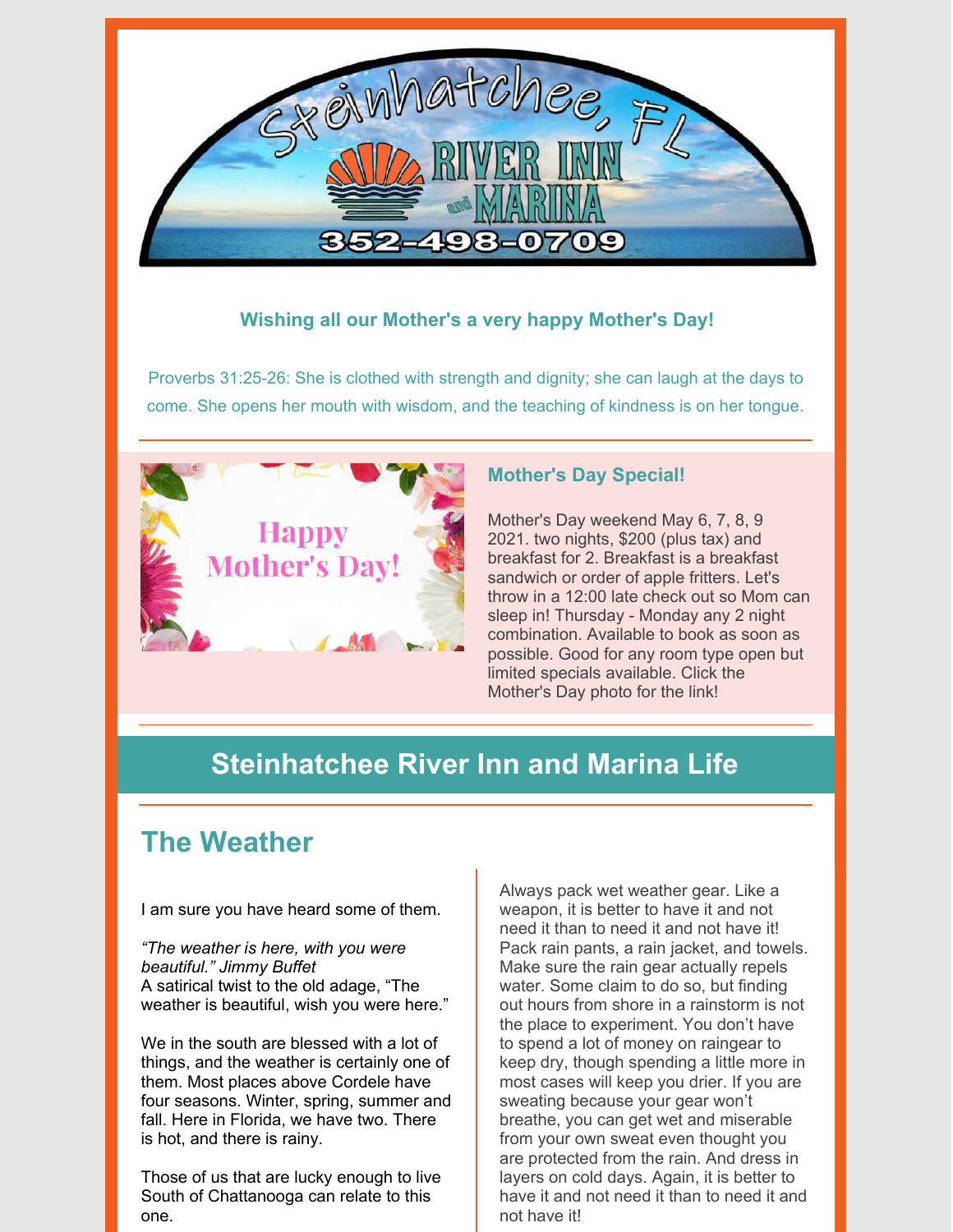*"If you are in the South and you don't like the weather, wait five minutes." Author Unknown*

#### And this one:

*"The trouble with weather forecasting is that it's right too often for us to ignore it and wrong too often for us to rely on it." Patrick Young*

Those of us who have to work outdoors have learned that the ONLY thing that a weatherman can accurately predict is the sunrise and sunset. Everything else seems to be conjecture. I have a trip this weekend, and I checked three different forecasts. All three were different. I usually throw the three together and try to average them out. Or, you could do what I believe the weather people do, and that is throw darts at a board. Both seem to work about the same.

What follows is probably the most accurate forecast that I have ever seen. *"Weather forecast for tonight: Dark. Continued dark overnight, with widely scattered light by morning." George Carlin* Ole George seems to have hit the nail on the head. Kind of along the same lines as "the most accurate clock in the world is a stopped one. A stopped clock is EXACTLY 100% dead balls on twice a day. The most accurate clock in the world, the atomic clock, is slightly off and has to be adjusted from time to time. A stopped clock, statistically speaking, is more accurate!

What I am getting at is this. When outdoors, ESPECIALLY on the water, pay attention to what is going on around you. No matter the forecast, which is mostly always WRONG! In the summer, a storm can quickly bring wind, rain and lightening. Certainly a storm can spring up in the winter, but usually it is associated with a cold front.

I have learned something over the last years about the weather prognosticators. At some point, they are ALL dead wrong. Make sure their inability to predict what only God controls does not get you into a situation that you don't want to be in. Be aware of your conditions. They are always changing. Don't get so involved in what you are doing to be caught in a dangerous situation. I can tell you that sometimes, when the fish are biting strong, or you are caught up with what is going on you might not see that storm coming up, or that fog bank rolling in. Pay attention! I have called on my Maker on several occasions to get me home. Several times I was not sure if he heard me……….. He did!

Sitting on the couch is the only safe option. I prefer not to do so. I like to get out and enjoy God's gifts. But I have learned to be careful in doing so. Cautious and aware, with a healthy respect for the power of Nature. Not fear, but knowledge that being unaware can cause some major issues!

Don't rely on the forecasters too much. They, like politicians are the only people that I know of that get paid regardless of results. You and I might get fired if we are constantly wrong. They don't!

> **Captain Tony Mathis [YKnot](https://www.yknotfish.com/) Fish** 904-545-0433

Inshore Gulf Charters *Gateway To The Gill*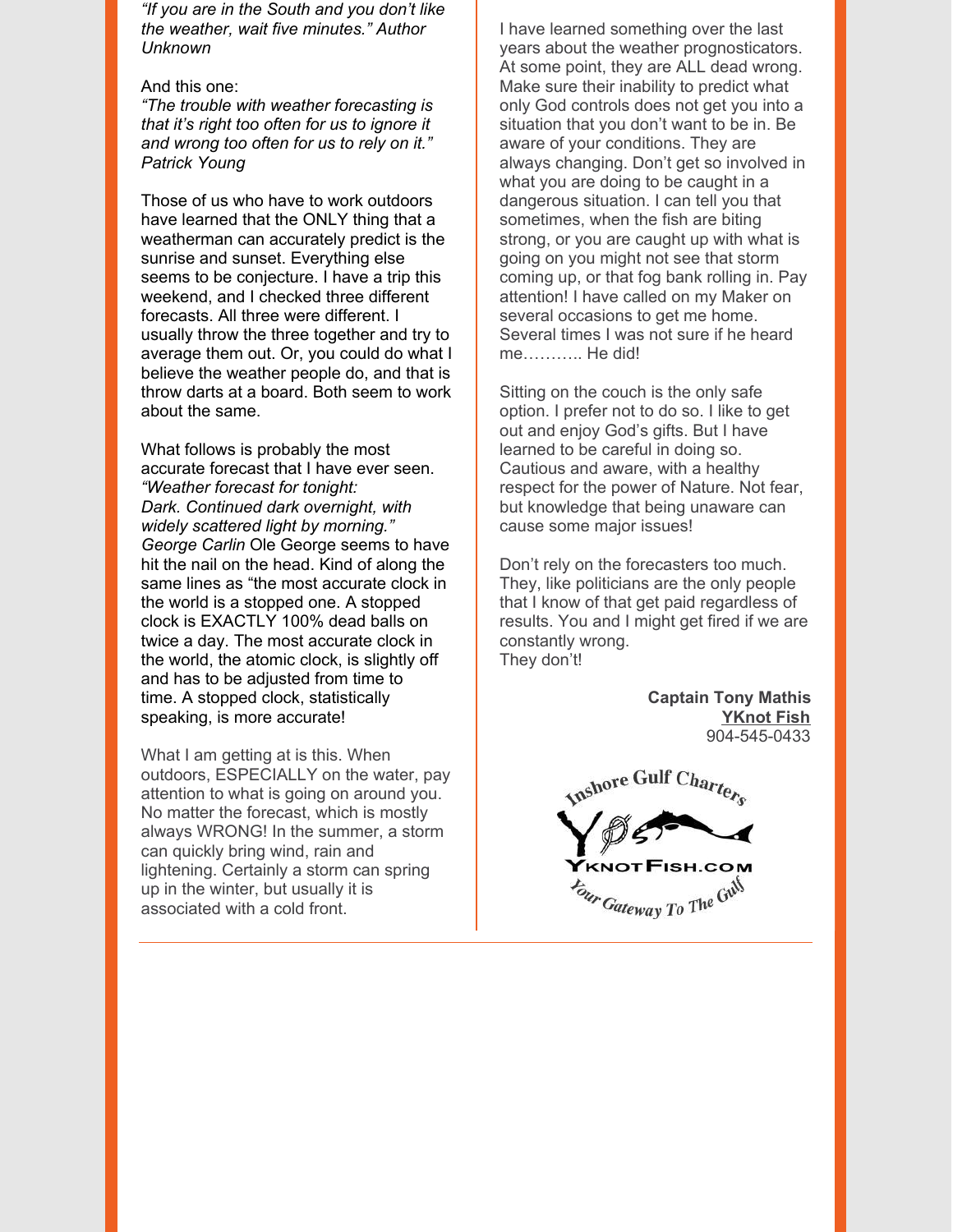

Casey, Will and Evan fishing with Captain Donald Campbell



Jimmy Smith, Hayden Grindle, Kevin Cagle and Kolby Cagle got it done, fishing with Captain Mike Farmer



Erin and Nicole enjoyed a 3 hour tandem kayak trip from the Falls all the way to the Marina. Saw  $\square$  snakes and a  $\square$  gator. Great Sisterhood time  $\degree$ .



Kathy, Piper, Ciera and Nikki, fishing with Captain Tony Jackson



Bill and Barbara, fishing with Captain Mike Farmer



Lee and Jared Smith, Colby and Mackey Yates, fishing with Captain Steve Kroll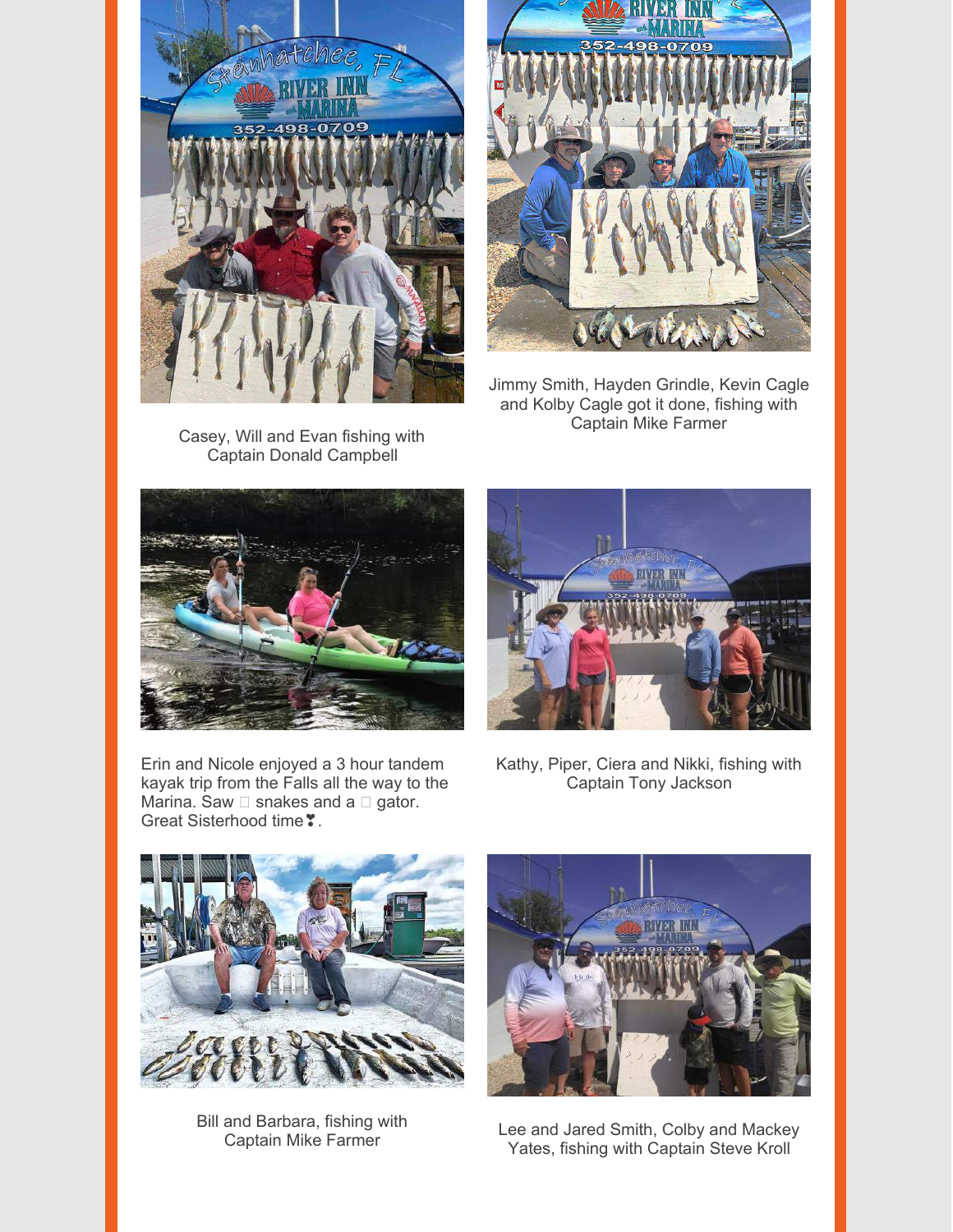

Look at those smiles on Mr. and Mrs. Plats kayaking from the Falls back to the Marina



Matthew, age 10, won the biggest fish in the Fishing for Christ Tournament. He reeled in a 24" Red! Congratulations!



Kyle, Janet, Mark and Lisa had a great day fishing with Captain Donald Campbell



Whitworth family went fishing in the Marina store; caught some trout and ice cream

Visit our [website](https://www.riverinnandmarina.com/)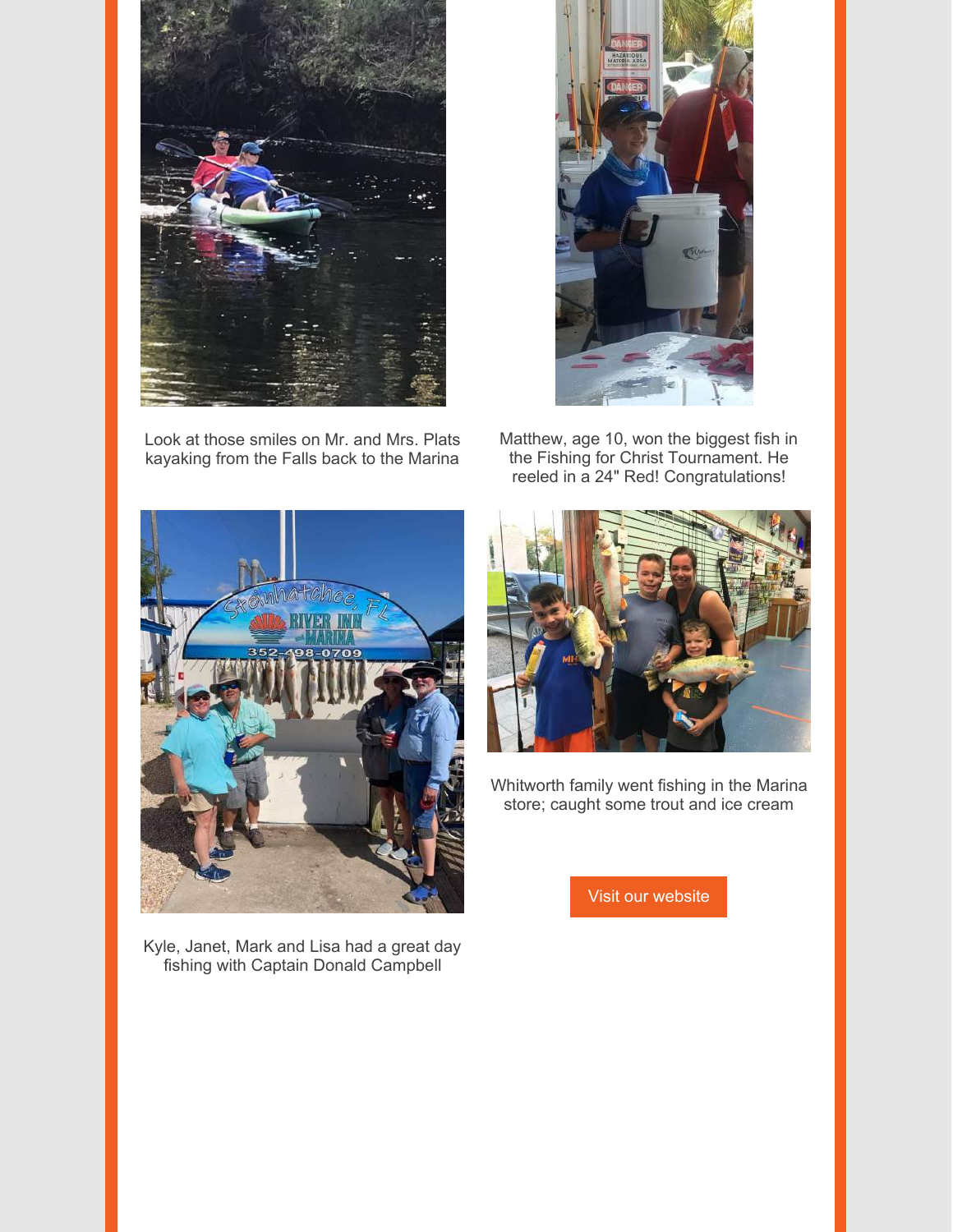



The Hardees had brought in a nice mess of fish, fishing with Captain Mike Farmer



Rusty Bates and his son, Matt, fishing with Captain Donald Campbell.

*"***The people here go out of their way to make your stay the best ever. I won't stay anywhere else when I am in the Steinhatchee area. Top notch and very clean.***"* **~** *Don Dellinger* (From Facebook Review)

Mike Odom and Angus McCloud, fishing with Captain Jim Henley



Tony Layfield and David Griner fishing with Captain Donald Campbell

### **Mimosa's for Mom!**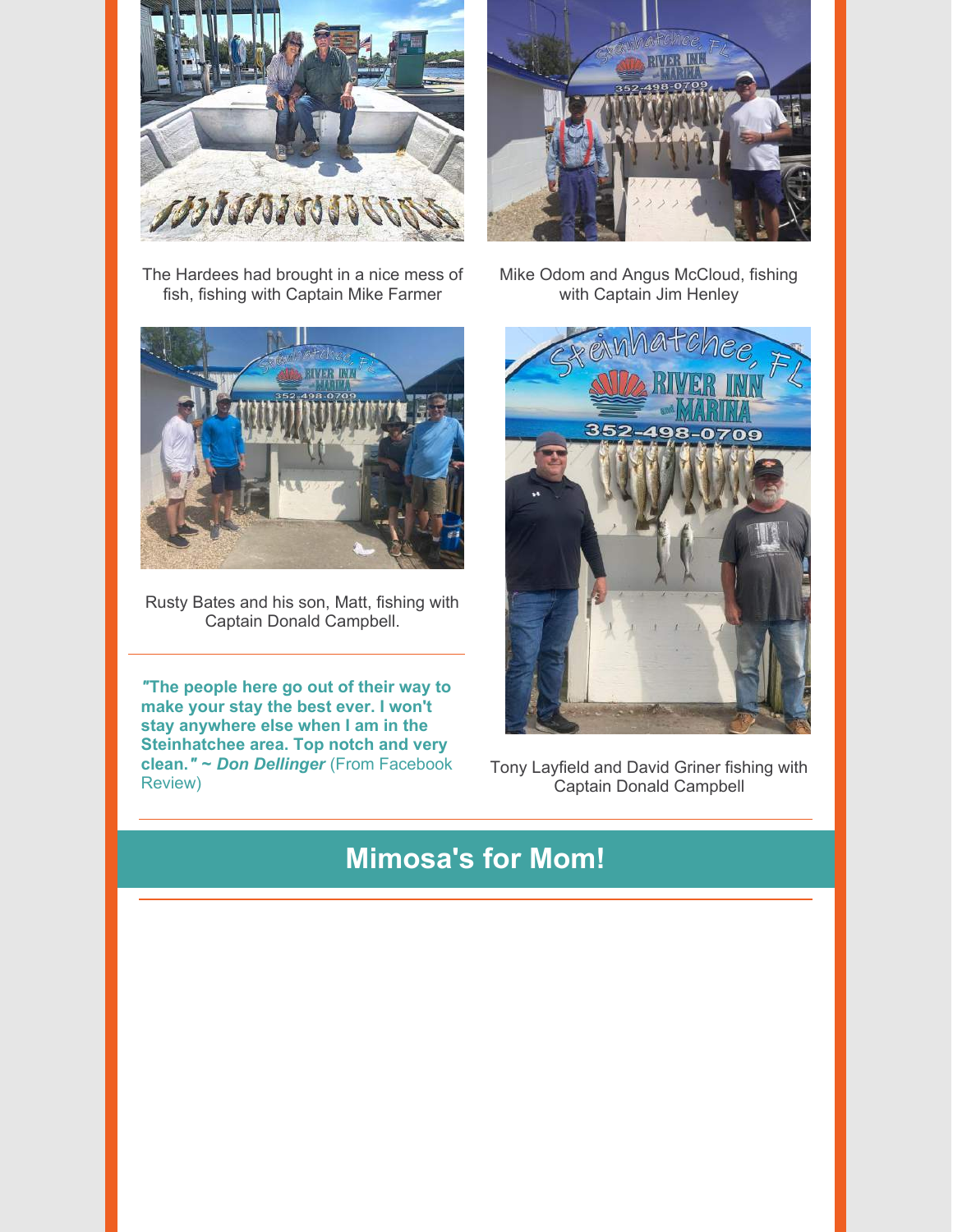

Treat Mom to a refreshing Mimosa on Mother's Day! Dockside Bar & Grille will be open 7 - 11 a.m. on Sunday!



Breakfast Dockside is the perfect way to start your day! We are currently open Saturday and Sunday mornings, 7 a.m. The apple fritters have been a huge hit by the locals and the customers alike. Made fresh, never frozen!

# **We Reeled in Some Beautiful Mothers**

Last week, we invited you to submit a photo of your Mother, along with a brief comment. Following are the submissions we received. A random drawing for a River Inn & Marina tshirt will be held this week and the **winner** will be posted on our Facebook page this week. Be sure to follow us on Facebook:

**<https://www.facebook.com/steinhatcheeriverinnandmarina>**



*Kevin Garver* shared this photo of his Mom catching her first grouper



*Holly Riggs* shared this photo of her Mom, Diana Marcum.



My mother was born and raised in Steinhatchee so naturally she knew how to fish, clean and cook her catch. Lillie (Lundy) Downing chose to raise my brother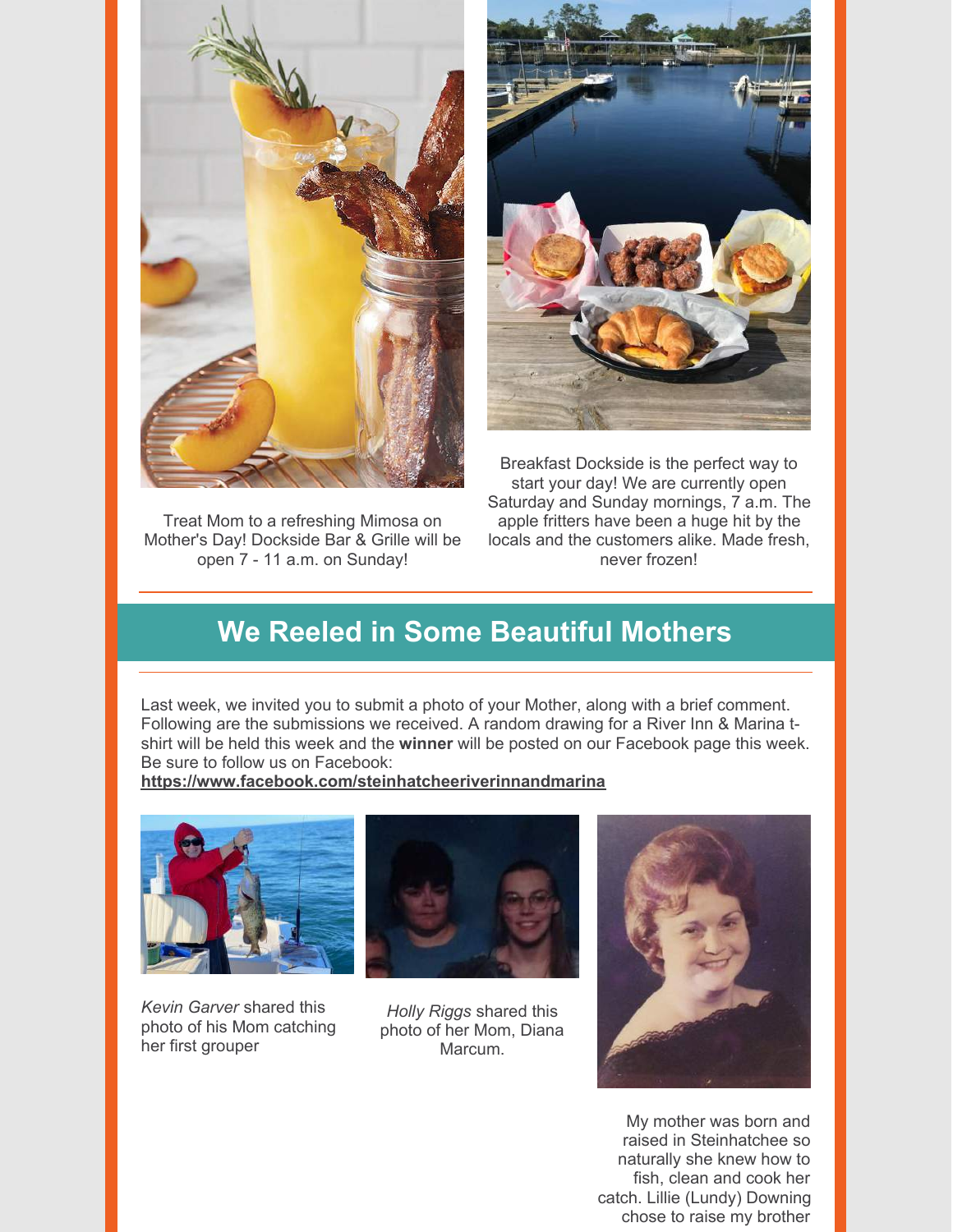

My mother Katherine Rugg.... No matter your age, you will always need your mom, Love you mom, miss you, I know your up there casting in sea of heaven. ~*Submitted by Larry Rugg*



Momica and Dad poolside at the Inn. Love our visits together. ~ *Submitted by Barbara Lewis*

and I in Newberry where we had access to better schooling. She herself went on to become an Instructor at Santa Fe College. She is now deceased but her love continues to grow in our hearts. ~ *Submitted by Rhonda Rogers-Bardsley*



My mom is so much more than a mother to me. She's my anchor, my confidant, the one who kicks my butt when I need it and the one who has always loved me unconditionally.

Rhonda Rogers-Bardsley, has been the mother many did not have. My friends and different ones in the community are drawn to her. She is a great listener, shows compassion and hands out cheer better than anyone I know. If that isn't enough, I promise you God hears the prayers this warrior sends up. She petitions the Lord on behalf of anyone who has a need.

When you first meet my mother, you'll instantly feel at home. She's reel funny



This is my beautiful Mom who is not with us here on Earth anymore, but I know she has her eye on all her children. I miss her and have always loved her more than anyone knows. I am the oldest of 5 and I wish I had her strength, tenacity and dry wit. She worked hard and long, lived a tough life but never complained, her kids always came first.

Love and miss you Mom more than anyone will ever know. ~ *Submitted by Sherry Murphy*



"My Mom has taught me so much about life. Important things. Like how to catch fish and look good doing it. Molye Rogers Henley, you are my rudder and anchor. I love you beyond the seas and the stars, forever. ~ *Submitted by Morgan Johnson*



Momica enjoying her family grow. Angels on Earth. *~ Submitted by Barbara Lewis*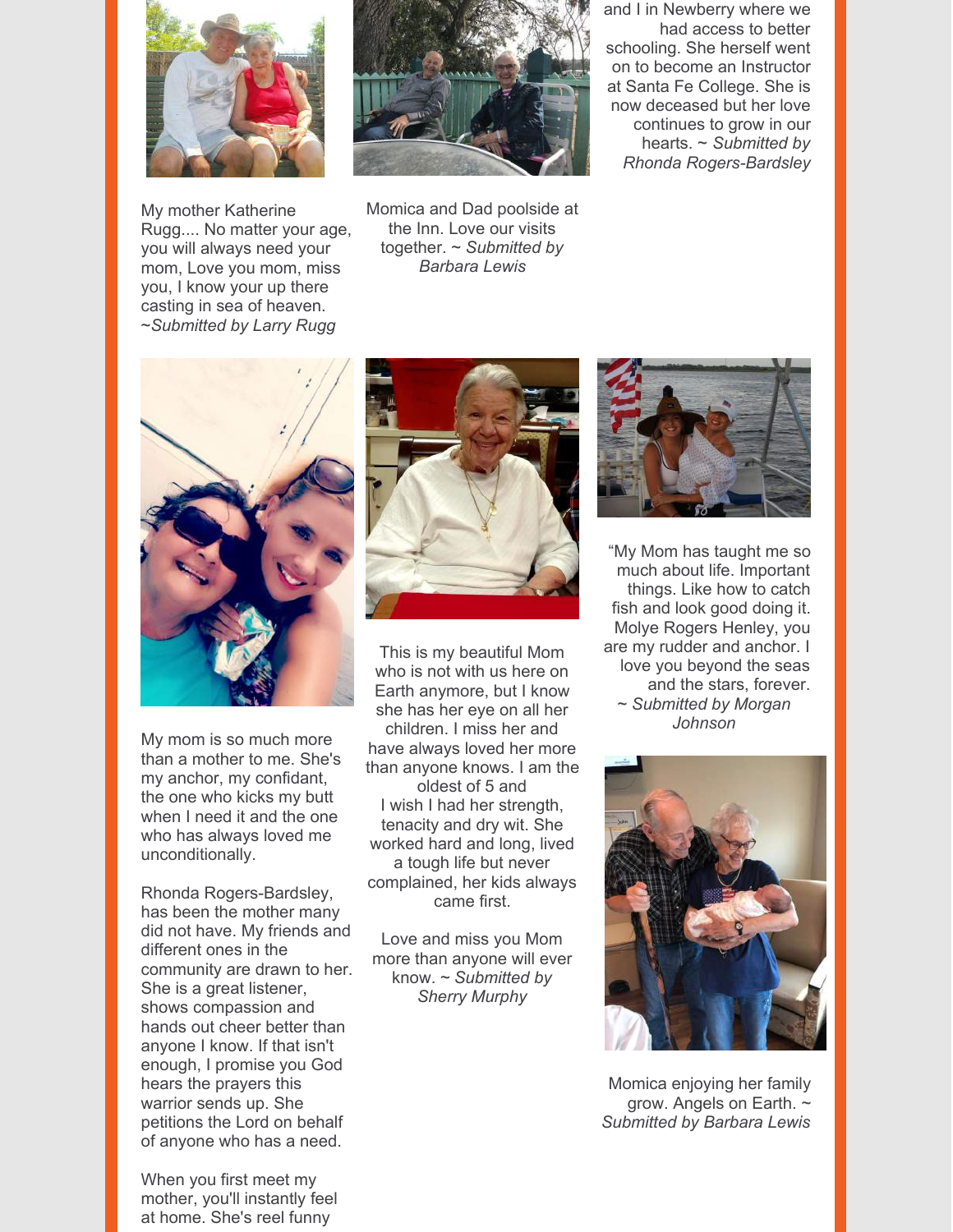and can sail away with stories that bait laughter out of anyone. Not all stars are in the sky, some like my mother, can be found on the sandy, gulf coast shores here in The Hatch. ~ *Submitted by Molye Henley*



Kevin Garver gets a second chance at winning by submitting his second photo of his Mom, catching her first amberjack.



Gooma enjoying the Fiddler Crab Festival and her birthday February 2019. *~ Submitted by Barbara Lewis*



Mother's Day 2020 spent at Keaton Beach. Turned out to be colder than we planned! *Submitted by Barbara Lewis*





# **A Little Reminder and Humor...**

**Reminder: Mother's Day is this Sunday, May 9th!**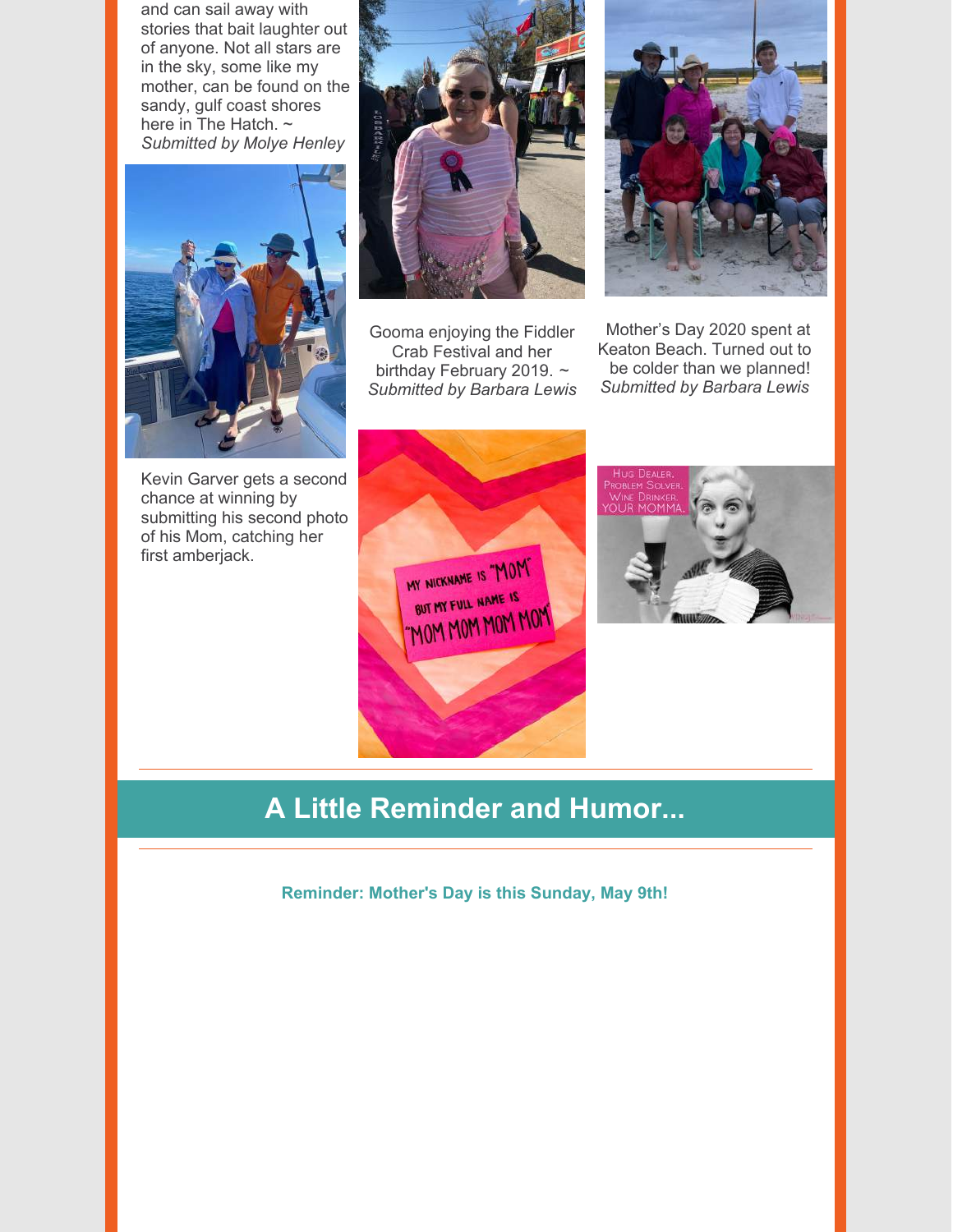

River is warning you! Scallop season starts June 15 - if you wait too long, finding accommodations could be "ruff."

WHEN WE'RE YOUNG, WE SNEAK OUT OF OUR **HOUSE TO GO TO** PARTIES.

WHEN WE'RE OLD, WE SNEAK OUT OF PARTIES TO GO HOME.

# **Book Online!**



Book your stay directly online! Click on the photo above to be taken to our reservation system.



Book your vessel directly online! No waiting - no wondering! Click the photo above to be taken to available options.

### **Our Charter Captains are the Best!**

### **[Directory](https://www.riverinnandmarina.com/fishing) of Charter Captains**

*Reserve a charter for an unforgettable lifetime experience*

**Captain Mike Baker [Charters](https://www.facebook.com/Steinhatcheecharterfishing/)** Offering a complete guide service for fishing, Captain *Mike Baker*, USCG certified. A fullservice charter business for scalloping, trout fishing, red fishing, or whatever you desire. Call (352) 433-6301 or email captmikebakerfishing@gmail.com.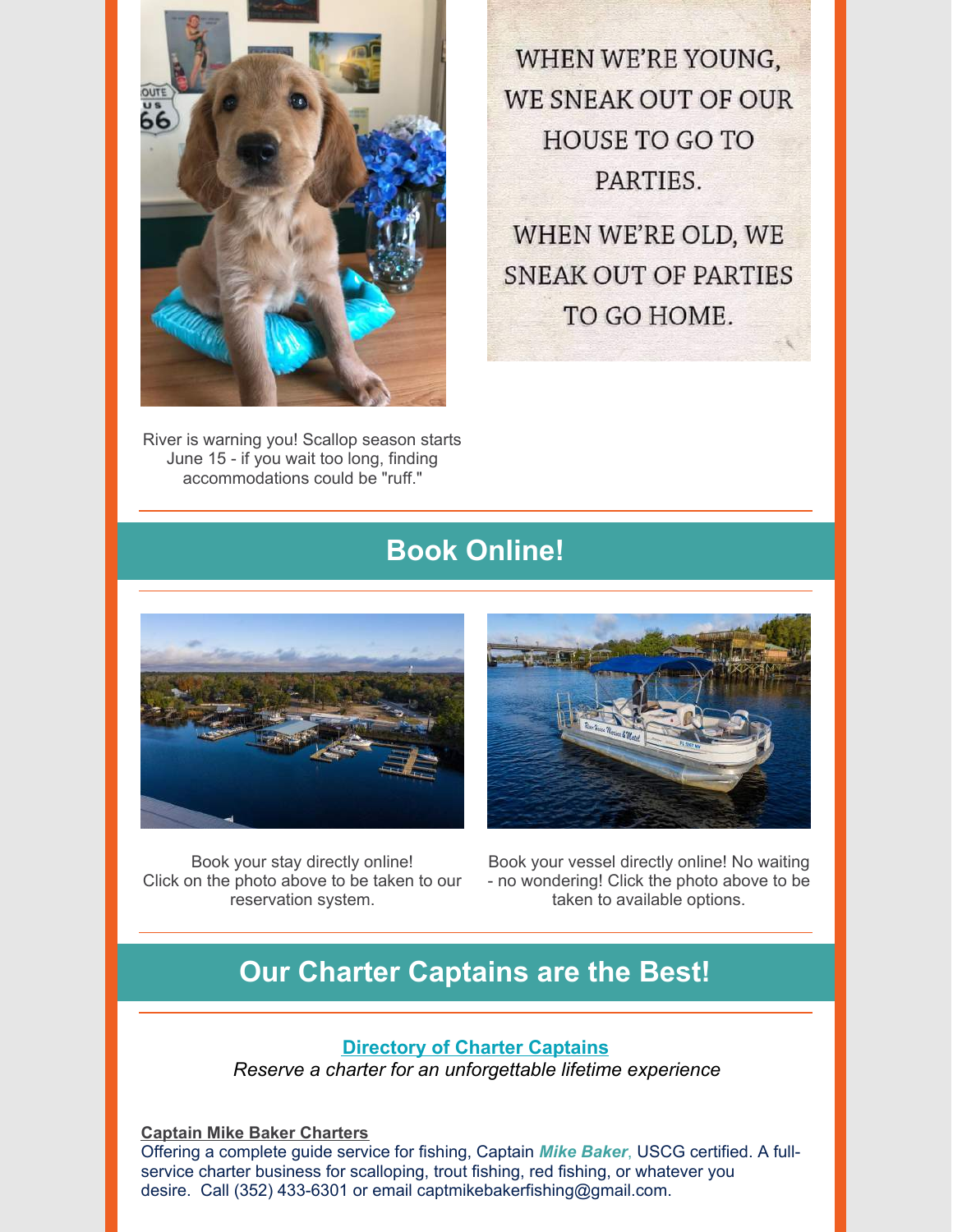#### **Her Tanning Bed [Charters](http://www.hertanningbedscallopcharters.com/)**

If you are interested in Scalloping or Fishing inshore, Captain *Don Campbell* can help you have the adventure you are looking for. Call 352-303-6498.

#### **Salt [Addiction](https://www.sa-charters.com/) Charters**

A USCG Licensed Captain and Flats Guide, Captain *Mike Farmer* is available for inshore fishing and scalloping charters. Call 352-210-1551.

#### **Fishing With [Captain](http://fishingwithcaptainjim.com/) Jim**

A USCG licensed Florida flats guide, Captain *Jim Henley* is available for inshore fishing and scalloping charters. He is the only Captain with a 100-ton Master, and holds a tow license. Call 423-330-0101.

#### **TJ's [Charters](http://www.tjscharters.com/)**

Fish the Flats with USCG licensed Captain *Tony Jackson*. Call 386-688-0874.

#### **Captain J's [Charters](https://www.facebook.com/captainjcharters/)**

USCG licensed, Captain *Rick Julius* is waiting to take you on the adventure of a lifetime, fishing the flats out of Steinhatchee, Florida. Call (352) 745-0968.

#### **[Steinhatchee](https://www.facebook.com/pg/cptndickyking/about/?ref=page_internal) Flats Fishing**

USCG licensed, Captain *Dicky King* offers inshore fishing and scalloping charters out of Steinhatchee, Florida for families, novices, and expert anglers. Call (850) 371-9164.

#### **[Pepperfish](https://www.pepperfishkey.com/) Key Charters**

USCG licensed Captain *Steve Kroll* is your host and guide for a great day of near shore and flats fishing on the beautiful Big Bend region. Call 352-222-4085.

#### **[YKnotFish](https://www.yknotfish.com/).Com**

Fishing charters targeting redfish, trout and scallops in season. Over 40 years' experience fishing the Gulf. Multiple captains available. USCG licensed, Captain *Tony Mathis*. Call 904-545-0433 or email Tony@yknotfish.com.

#### **My Fishing Buddy [Charters](https://myfishingbuddycharters.com/)**

USCG licensed, Captain *Buddy Moorman* offers inshore fishing and scalloping charters out of Steinhatchee, Florida . Call (352) 812-3318.

#### **Big Bend [Charters](https://www.facebook.com/bigbendcharters/)**

For your inshore and offshore fishing needs and scalloping, call USCG licensed and insured, Captain *Brian Smith*, (877) 852-3474. Capt. Brian has been offshore fishing the Gulf for over 25 years, 17 years out of Steinhatchee. Offshore fishing includes grouper, amberjack, snapper, kingfish, seabass and cobia. Offering trips from 6-12 hours!

### **Weather & Marine Forecast Center**